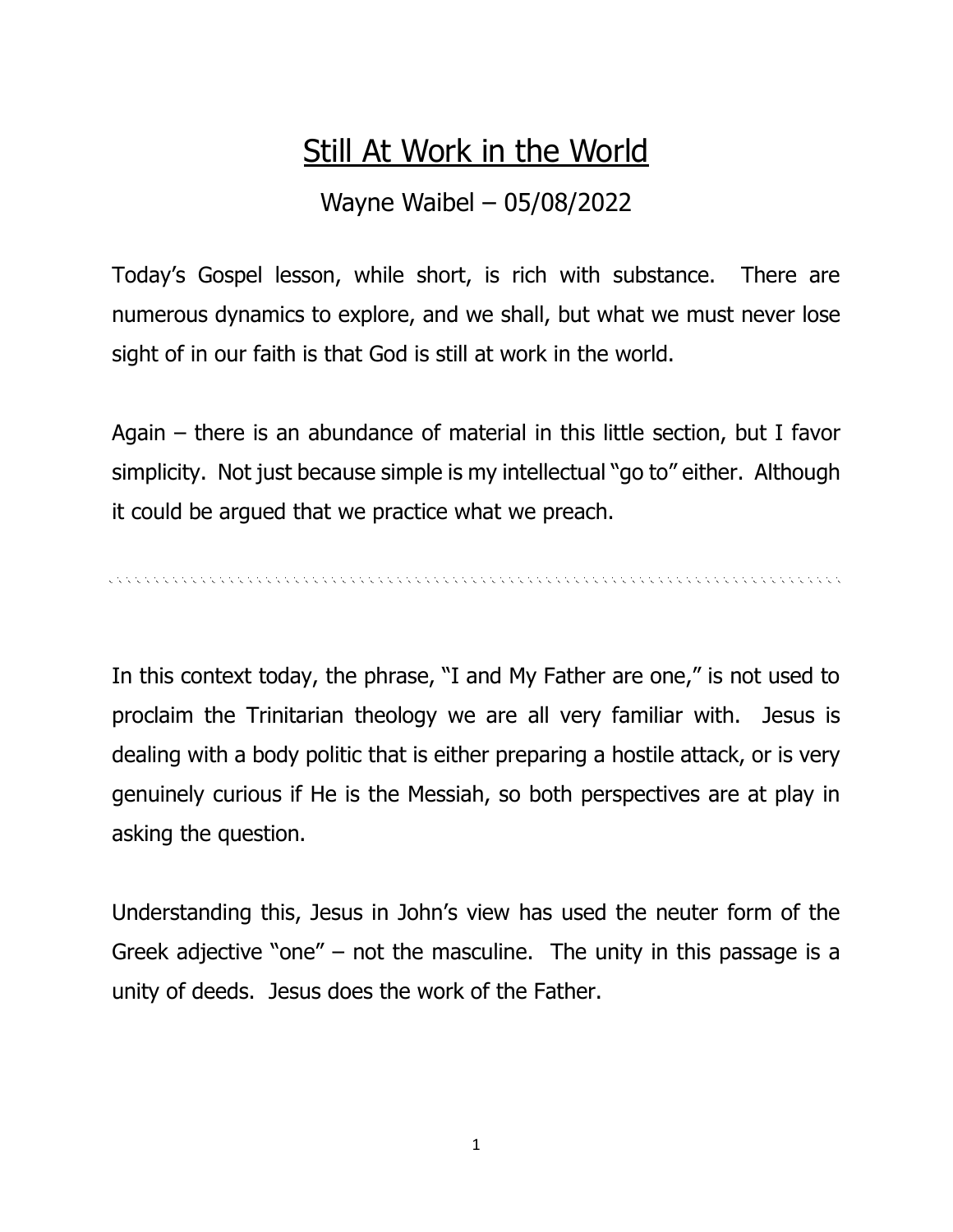It's an important distinction, especially given the nuances and complexity of the early church. "I and My Father are one." In other words, they do the same work – they have the same agenda.

Folks tend to rely too heavily on intellect as the primary faculty in their Christian life. We've forgotten that the early church grew dramatically not because the multitudes were convinced of the truth of creeds and dogmas, but because the multitudes experienced the living Lord.

Faith is not simply a human deed. Faith includes the action of God. We don't choose Him. He chooses us. The story of Jesus reveals the character of God. And that character is on display dramatically in the twenty third Psalm. Which informs the simple focus, "The Lord is my shepherd."

Christ has promised to remain with us as the good shepherd even to the end of time, so that in life and in death we may be confident that we belong not to the powers of evil, sin, and death, but to Him of whom we can say with confidence and trust, "The Lord is my shepherd."

What is going on in Psalm twenty-three is the location and recapitulation of God's relation to His people in the living of one individual person. It speaks to all of us, but more importantly it speaks to each of us. The twenty third Psalm is a very personal and present idea.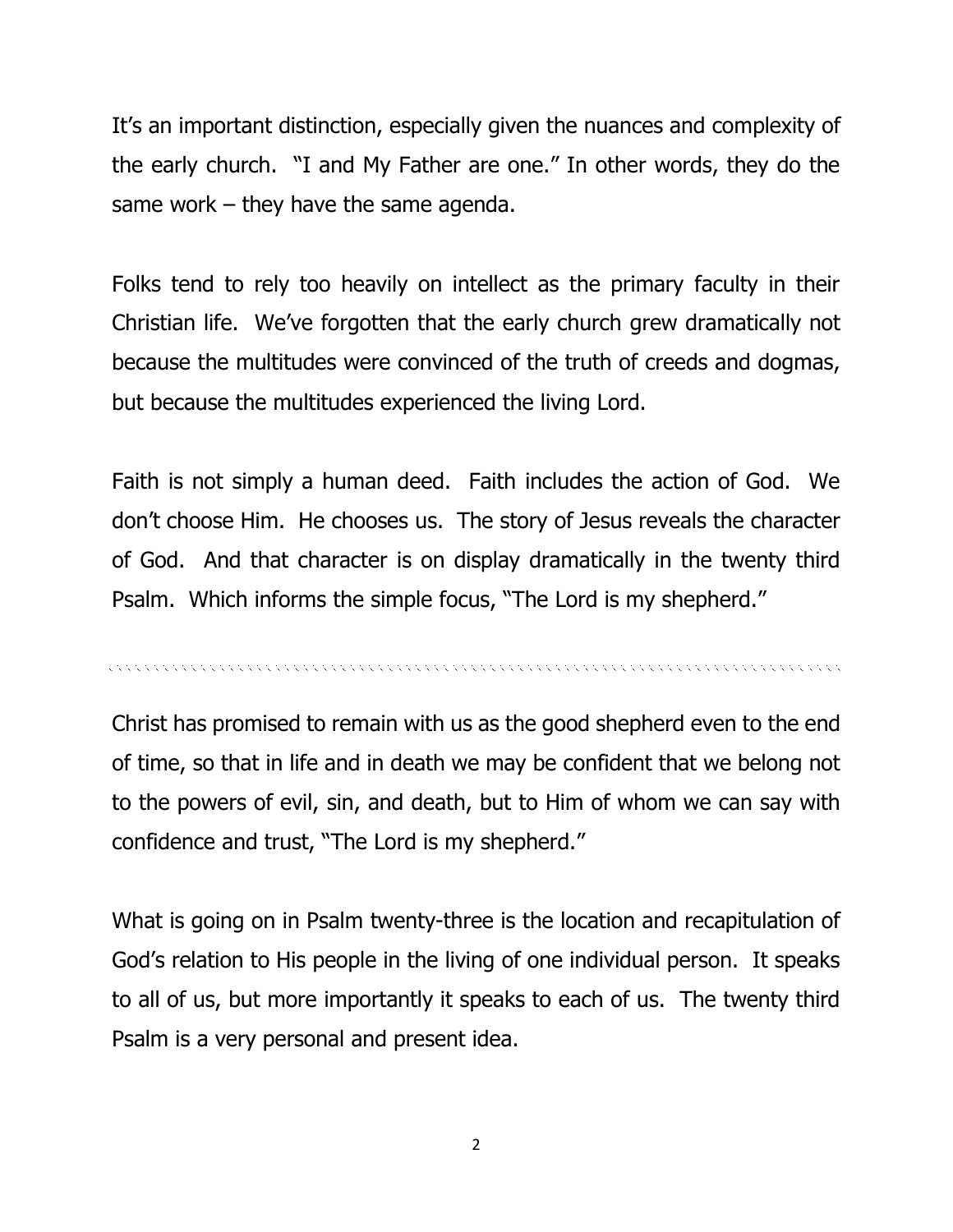Another important distinction needs to be made here. God grasps us, we do not grasp God.

- The Lord is my shepherd
- He makes me to lie down in green pastures
- He leads me beside the still waters
- He restores my soul
- He leads me in the paths of righteousness
- It is He who has made us

All these things Christ does for us and then to top it all off  $-$  He gives us eternal life. And this eternal life is not necessarily something we receive at the end of the line. Eternal life starts here and now.

When we consider all of the amazing ways we are taken care of, how can we be left with anything but reverence, gratitude, and an abiding certainty that God is still at work in the world.

The one consistency I've found in all the souls I've encountered over the years is that the most devout among them are also the ones who are overflowing with praise. They cannot spend enough time and energy in worship and praise.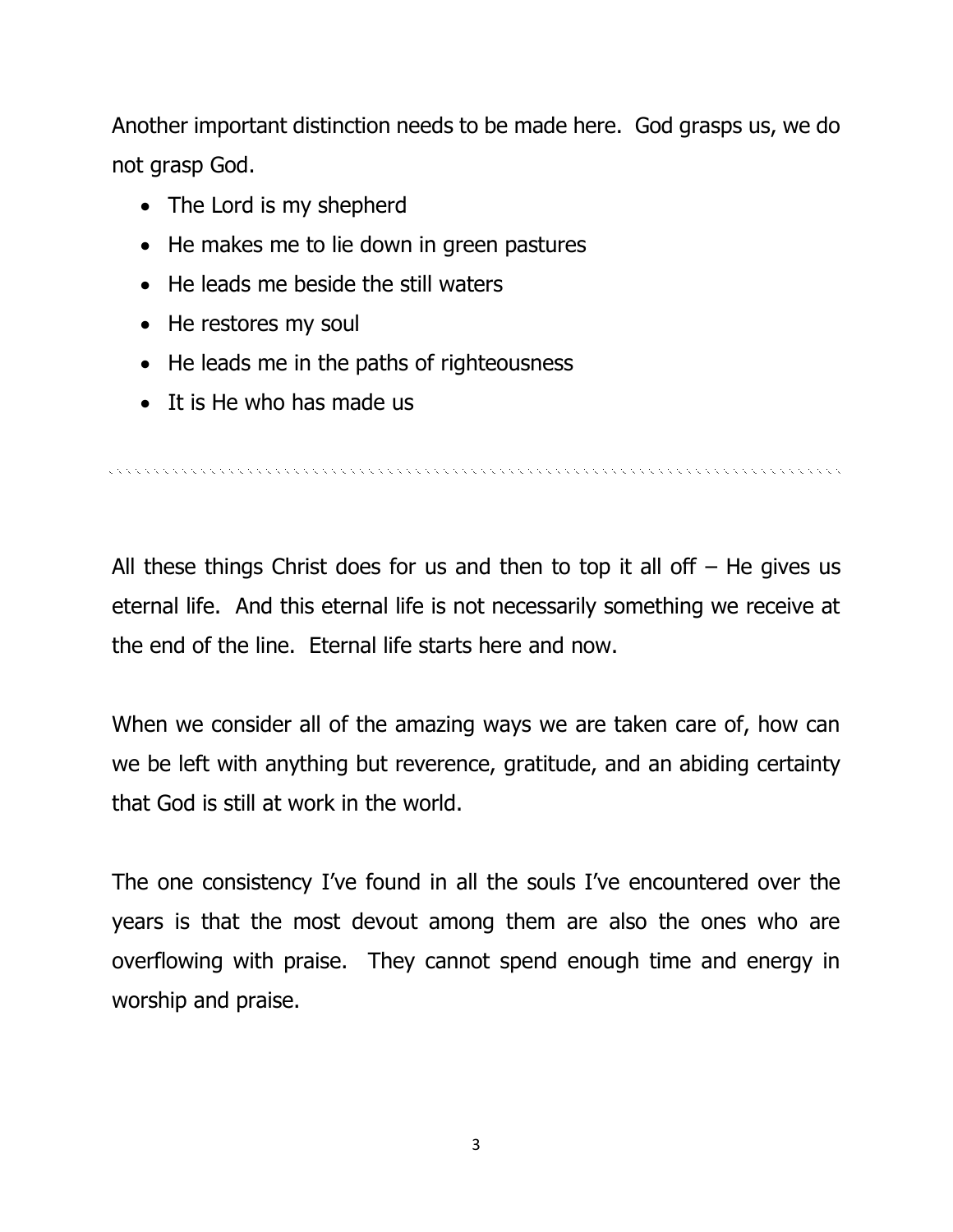They are also some of the happiest people I know. It should come as no surprise that some of the most unhappy people I know spend little to no time at all in acts of praise.

As we reflect on our salvation in Christ, it's very easy to see the symmetry at work. When Jesus is nailed to the cross, He is commended to His Father. He is not in the hands of the emperor or in the hands of death  $-$  He is ultimately in the hands of God. Just as we are in Jesus' hands. The clarity is inescapable.

We are so well taken care of that we can stride confidently through our daily living knowing that for us, all is won. We have been given the power to become children of God with life everlasting. Our life has been blessed by God through Jesus Christ in such a way that our fears dissipate, our worries are persuaded, and our troubles evaporate.

Just for clarification – this is not to say everything is easy. Quite the contrary. There will be suffering – nowhere does God say otherwise. You can be sure of that, but that in itself provides the very spice we are all looking for in life.

Life is to live. And when you have the hand of God on your shoulder – what have you to fear? The art of living a life of love in Christ Jesus is the single most fulfilling way to live, so when it comes to eternal life, why wait? Why not enjoy the wonder and beauty of it all with our own eyes presently.